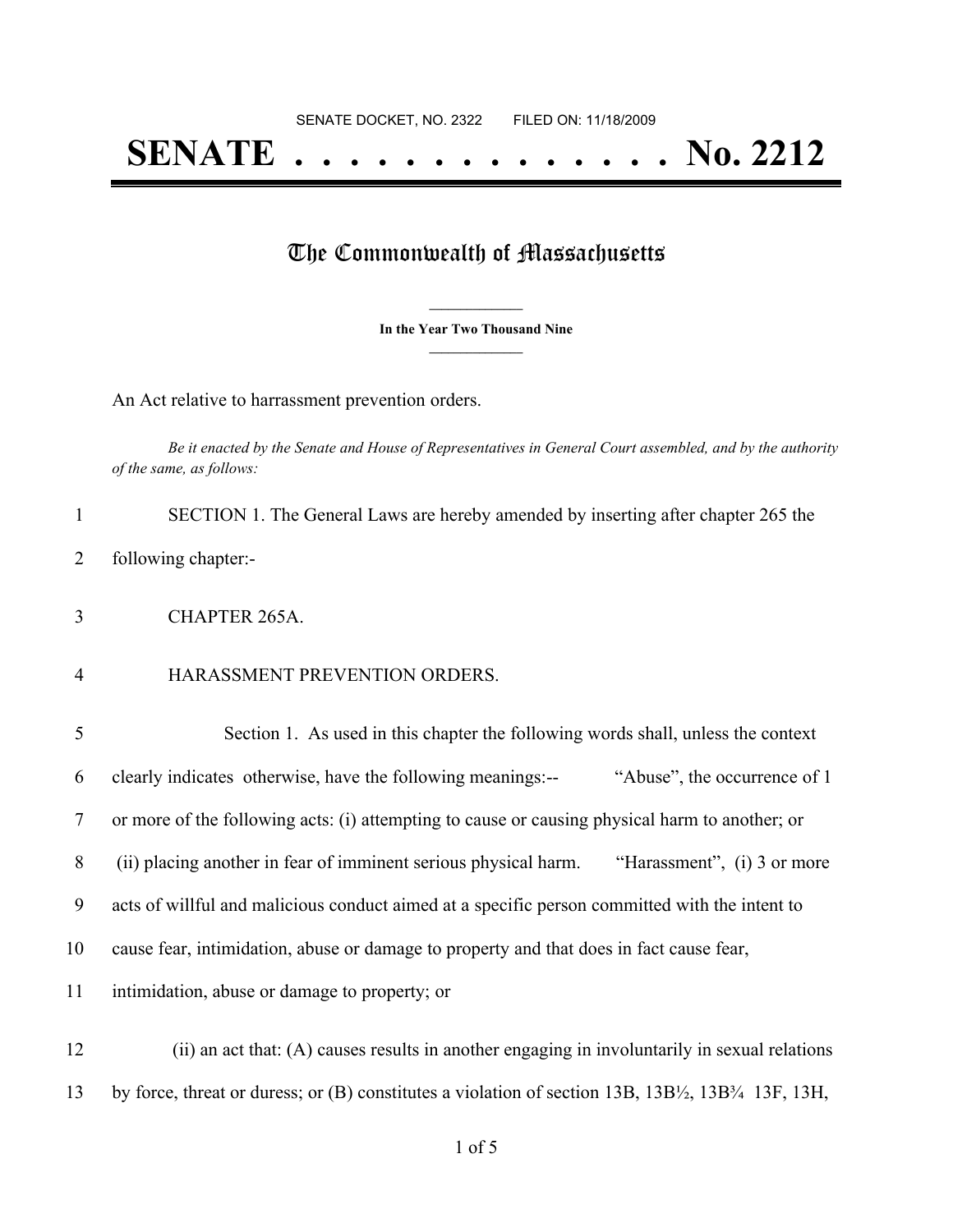22, 22A, 22B, 22C, 23, 23A, 23B, 24, 24B, 26C, 43 or 43A of chapter 265 or section 3 of chapter 272.

 "Court", the superior, juvenile, district or Boston municipal court departments of the trial court.

"Law officer", any officer authorized to serve criminal process.

"Malicious", an act of cruelty, hostility or revenge.

 "Protection order issued by another jurisdiction", any injunction or other order issued by a court of another state, territory or possession of the United States, the Commonwealth of Puerto Rico, or the District of Columbia, or tribal court that is issued for the purpose of preventing violent or threatening acts, abuse, or harassment against, or contact or communication with or physical proximity to another person, including temporary and final orders issued by civil and criminal courts filed by or on behalf of a person seeking protection.

 Section 2. Proceedings under this chapter shall be filed, heard and determined in the superior court department or the Boston municipal court department or the respective divisions of the juvenile, or district court departments having venue over the plaintiff's residence. The juvenile court shall have jurisdiction over all proceedings under this chapter when both the plaintiff and the defendant are under the age of 17.

 Section 3. (a) A person suffering from harassment may file a complaint in the court requesting protection from such harassment including, but not limited to, the following orders: (i) ordering the defendant to refrain from abusing or harassing the plaintiff, whether the defendant is an adult or minor; (ii) ordering the defendant to refrain from contacting the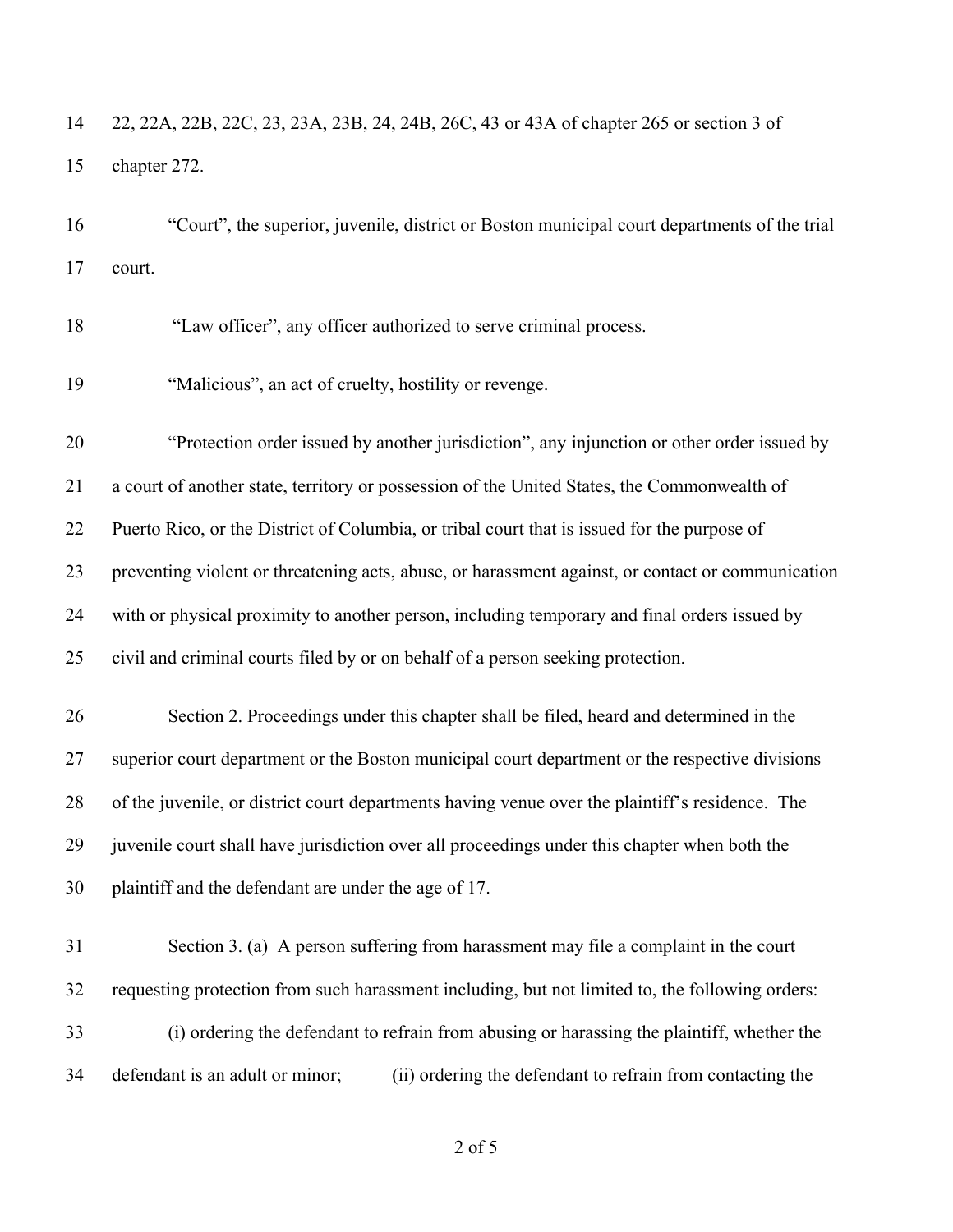plaintiff, unless authorized by the court, whether the defendant is an adult or minor;

 (iii) ordering the defendant to remain away from the plaintiff's household, multiple family dwelling and workplace, whether the defendant is an adult or minor;

 iv) ordering the defendant to pay the plaintiff monetary compensation for the losses suffered as a direct result of harassment. Compensatory losses shall include, but not be limited to, loss of earnings, out-of-pocket losses for injuries sustained or property damaged, cost of replacement of locks, medical expenses, cost for obtaining an unlisted phone number, and reasonable attorney's fees;

 (v) ordering information in the case record to be impounded in accordance with court rule.

 (b) No filing fee shall be charged for the filing of the complaint. Neither the plaintiff nor the plaintiff's attorney shall be charged for certified copies of any orders entered by the court, or any copies of the file reasonably required for future court action or as a result of the loss or destruction of plaintiff's copies.

 (c) Any relief granted by the court shall be for a fixed period of time not to exceed 1 year. Every order shall on its face state the time and date the order is to expire and shall include the date and time that the matter will again be heard. If the plaintiff appears at the court at the date and time the order is to expire, the court shall determine whether or not to extend the order for any additional time reasonably necessary to protect the plaintiff or to enter a permanent order. When the expiration date stated on the order is on a weekend day or holiday, or a date when the court is closed to business, the order shall not expire until the next date that the court is open to business. The plaintiff may appear on such next court business day at the time designated by the

of 5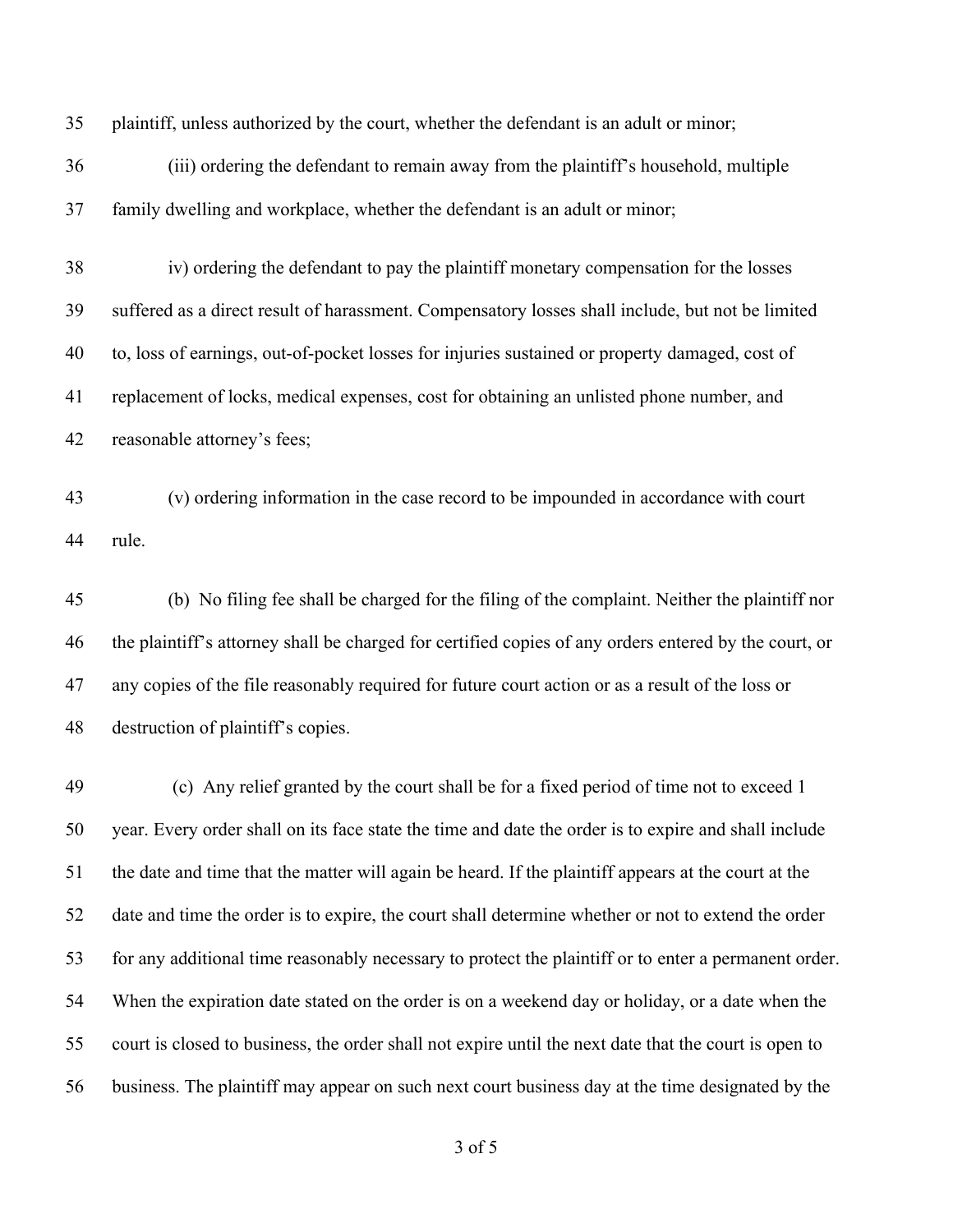order to request that the order be extended. The court may also extend the order upon motion of the plaintiff, for such additional time as it deems necessary to protect the plaintiff from harassment. The fact that harassment has not occurred during the pendency of an order shall not, in itself, constitute sufficient ground for denying or failing to extend the order, of allowing an order to expire or be vacated, or for refusing to issue a new order.

- (d) The court may modify its order at any subsequent time upon motion by either party. When the plaintiff's address is inaccessible to the defendant as provided in section 8 and the defendant has filed a motion to modify the court's order, the court shall be responsible for notifying the plaintiff. In no event shall the court disclose any such inaccessible address.
- (e) The court shall not deny any complaint filed under this chapter solely because it was not filed within a particular time period after the last alleged incident of harassment.
- (f) Any action commenced under this chapter shall not preclude any other civil or criminal remedies. A party filing a complaint under this chapter shall be required to disclose any prior or pending actions involving the parties.

 Section 3A. Upon the filing of a complaint under this chapter, a complainant shall be informed that the proceedings hereunder are civil in nature and that violations of orders issued hereunder are criminal in nature. Further, a complainant shall be given information prepared by the appropriate district attorney's office that other criminal proceedings may be available and such complainant shall be instructed by such district attorney's office relative to the procedures required to initiate criminal proceedings including, but not limited to, a complaint for a violation of section 13B, 13F, 13H, 22, 22A, 23, 24, 24B, 26C, 43 and 43A of chapter 265 and section 3 of